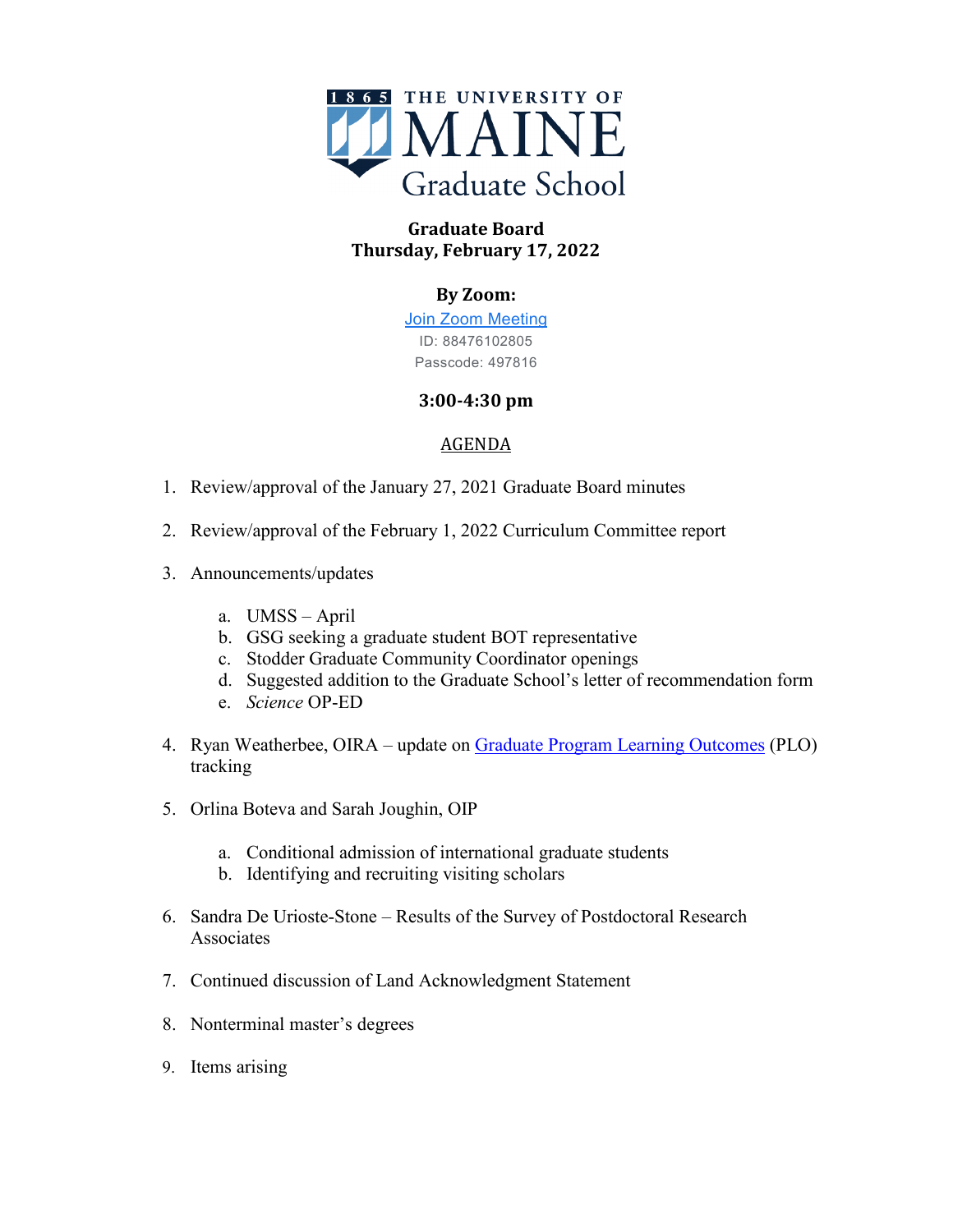

# **Graduate Board Thursday, January 27, 2022**

## **By Zoom:**

[Join Zoom Meeting](https://www.google.com/url?q=https://maine.zoom.us/j/81598007492?pwd%3Db21KQjE5aUZRRVZsaURFb1hUMGZodz09&sa=D&source=calendar&ust=1643554555397502&usg=AOvVaw15Lb061ik0Lt9OR5aOqzOw) ID: 81598007492 Passcode: 040737

## **3:00-4:30 pm**

**Attendance:** E. Allan, P. Agrrawal, J. Artesani, C. Beitl, J. Bonnet, T. Bowden, S. Butler, S. Campbell, A. Cruz-Uribe, S. Delcourt, J. Deisenreider, S. De Urioste-Stone, D. Dryer, S. Ell, S. Fraver, J. Gill, A. Goupee, H. Greig, W. Gramlich, V. Herbert, K. Huguenard, S. Klein, M. Camire, A. Knightly, N. Godfried, M. LaRocque, S. Marrs, C. Murphy, S. Ohno, E. Pandiscio, D. Rooks-Ellis, S. Smith, N. Stormer, G. Van Walsum, J. Settele, J. Walker, T. Yoo, Z. Zhang, Y. Zhu

1. **Guests:** Ace Barrera, Graduate Student Success Manager; Crystal Burgess, Graduate Communication Manager; Katie Glover, Climate Change Institute; Amanda Ashe, Director of Office of Research Compliance & Export Control Officer; John Allen & Will Manion, School of Engineering Technology.

Meeting called to order: 3:03pm

# AGENDA

- 2. Review/approval of the November 18, 2021 Graduate Board minutes
	- a. Edit Add Andy Knightly to the attendee list for Nov 18, 2021 Jim Settle – motion to approve Sharon Klein  $-2<sup>nd</sup>$ Unanimous approval
- 3. Review/approval of the January 18, 2022 Curriculum Committee report

## *New Courses:*

**BIO 529** Plant-Insect Interactions **ECO 503** Experimental Economics **NUR 527** FNP Care of Adults II -Clinical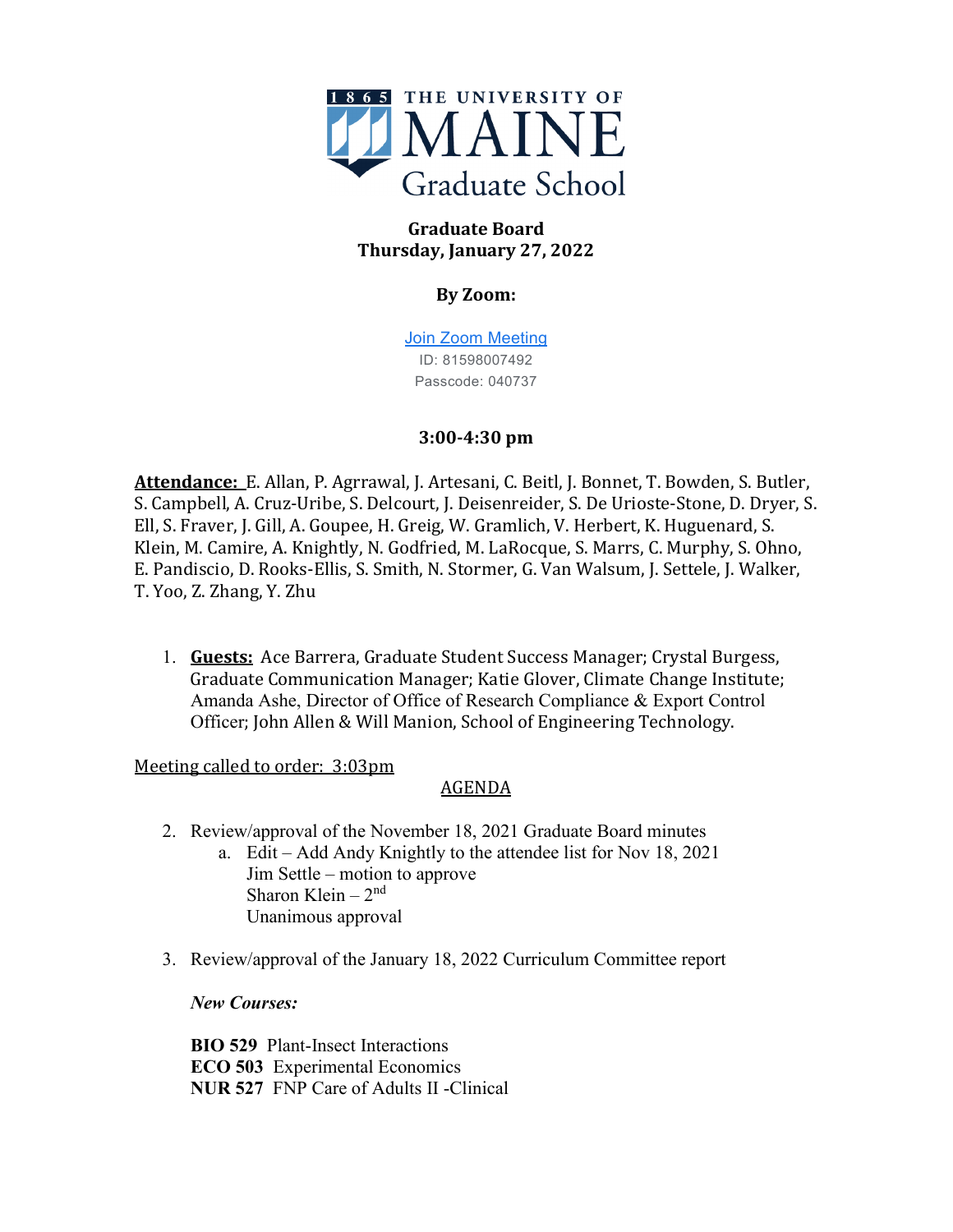## *Modifications:*

**SED 506** Assessment and Program Planning In Early Childhood **Intervention** 

**SED 521** Center-Based Practicum and Seminar in Early Childhood **SED 655** Graduate Project in Early Childhood Intervention

Sandy Butler – motion to approve Nathan Stormer –  $2<sup>nd</sup>$ Unanimous approval

- 4. Announcements/updates
	- a. VP Varahramyan recently was alerted that UMaine has officially been designated as an R1 University (very high research activity) in the [Carnegie](https://carnegieclassifications.iu.edu/lookup/view_institution.php?unit_id=161253&start_page=lookup.php&clq=%7B%22ipug2005_ids%22%3A%22%22%2C%22ipgrad2005_ids%22%3A%22%22%2C%22enrprofile2005_ids%22%3A%22%22%2C%22ugprfile2005_ids%22%3A%22%22%2C%22sizeset2005_ids%22%3A%22%22%2C%22basic2005_ids%22%3A%22%22%2C%22eng2005_ids%22%3A%22%22%2C%22search_string%22%3A%22university+of+maine%22%2C%22level%22%3A%22%22%2C%22control%22%3A%22%22%2C%22accred%22%3A%22%22%2C%22state%22%3A%22%22%2C%22region%22%3A%22%22%2C%22urbanicity%22%3A%22%22%2C%22womens%22%3A%22%22%2C%22hbcu%22%3A%22%22%2C%22hsi%22%3A%22%22%2C%22tribal%22%3A%22%22%2C%22msi%22%3A%22%22%2C%22landgrant%22%3A%22%22%2C%22coplac%22%3A%22%22%2C%22urban%22%3A%22%22%2C%22community%22%3A%22%22%7D)  [Classification of Institutions of Higher Education.](https://carnegieclassifications.iu.edu/lookup/view_institution.php?unit_id=161253&start_page=lookup.php&clq=%7B%22ipug2005_ids%22%3A%22%22%2C%22ipgrad2005_ids%22%3A%22%22%2C%22enrprofile2005_ids%22%3A%22%22%2C%22ugprfile2005_ids%22%3A%22%22%2C%22sizeset2005_ids%22%3A%22%22%2C%22basic2005_ids%22%3A%22%22%2C%22eng2005_ids%22%3A%22%22%2C%22search_string%22%3A%22university+of+maine%22%2C%22level%22%3A%22%22%2C%22control%22%3A%22%22%2C%22accred%22%3A%22%22%2C%22state%22%3A%22%22%2C%22region%22%3A%22%22%2C%22urbanicity%22%3A%22%22%2C%22womens%22%3A%22%22%2C%22hbcu%22%3A%22%22%2C%22hsi%22%3A%22%22%2C%22tribal%22%3A%22%22%2C%22msi%22%3A%22%22%2C%22landgrant%22%3A%22%22%2C%22coplac%22%3A%22%22%2C%22urban%22%3A%22%22%2C%22community%22%3A%22%22%7D) Information will be formally released in the coming days.
	- b. Reminder: Graduate School scholarship nominations are due by February 4, 2022
	- c. S. Delcourt announced the recipients of Waldron, Chase and Hunter awards noting that the Graduate Executive Committee had a very difficult time make award decisions given the universally exceptional qualifications of the nominees:

#### **Janet Waldron Dissertation Fellowships**

Sally Barker, Psychology Kendra Batchelder, Interdisciplinary Vaclava Hazukova, Ecology and Environmental Science

#### **George Chase Distinguished Research Assistantships**

Mohammed Baten, Anthropology and Environmental Policy Edwin Johnston, Ecology and Environmental Science William Riihiluoma, Physics Clinton Spaulding, Communication Cassandre Stirpe, Earth and Climate Sciences

#### **Susan Hunter Teaching Assistantships**

Rose Deng, Psychology Chelsea Fairbank, Anthropology and Environmental Policy Hannah Mittelstaedt, Ecology and Environmental Science Kathryn Roderick, Psychology

- **Official notification to all nominees will go out next week.**
- d. Entrepreneurial Revenue Graduate Program (ERGP) update
	- i. The ERGP implementation committee is waiting on official tuition revenue numbers from Alicia Wyman. Tuition return to the pilot program group may move forward as early as this spring.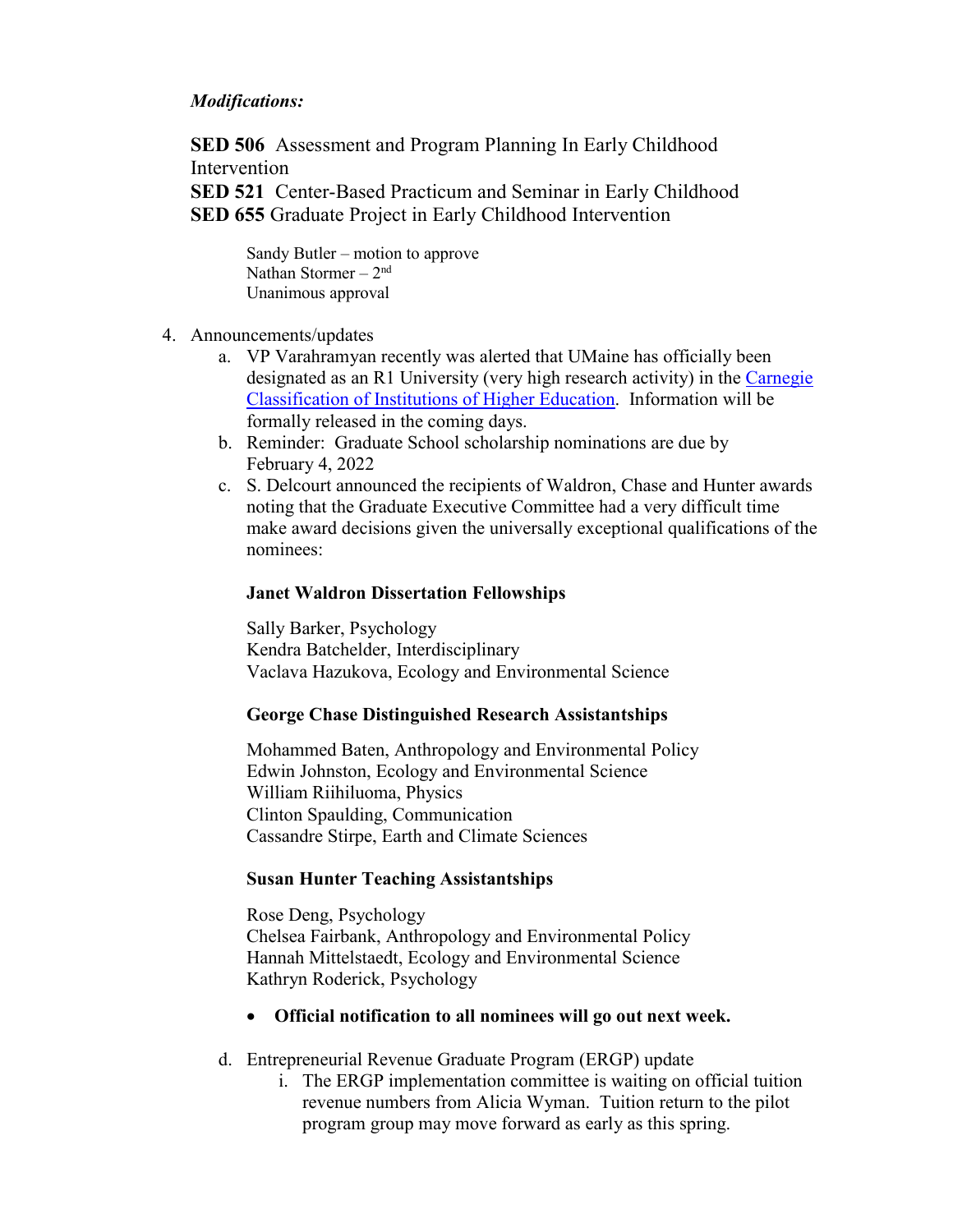5. Student Success Manager - Ace Barrera

S. Delcourt introduced the Graduate School's new student success manager, Ace Barrera. Ace has been at the University for 22 years – 16 of those years as a professional employee at UMaine. Will be overseeing retention and student professional development activities.

Projects underway: getting to know all of our programs, meeting with program coordinators and learning how to be able to help the students better.

General advisor to assist students' progress through their degree programs as a complement to the student's academic advisor. Ace is here to support students and programs alike.

Ace will be working on professional development programs for students – writing groups (grants, research proposals, enhancing relationships with writing center, career center, library, etc…). Will be looking to enhance UMaineGRAD – Growth, Resilience, Advancement & Development workshop initiatives. Will also be serving on the Graduate Student Mentoring Committee as an *ex officio* member.

Currently working on retention reporting with OIRA and will be sharing information once compiled. Will be working with students wishing to change status from full time to part time, to take a leave of absence, students seeking a withdrawal, etc… His goal is to provide students resources to make good decisions.

. D. Dryer – asked about academic progress reports and when they would be sent out. Ace said he will be sending these soon.

6. Export control information – Amanda Ashe, Director of Office of Research Compliance & Export Control Officer

> We have had a number of students unable to travel to the US who are interested in beginning their courses remotely. The Department of Treasury (OFAC) creates export control sanctions that may prevent online delivery of our courses. Currently the following countries are subject to comprehensive sanctions (and thus are the most likely to require a license related to the provision of on-line education): Crimea region of the Ukraine, Cuba, Iran, North Korea, and Syria.

For export reviews, please email:  $um.export@maine.edu$ Really important to stay in touch as the University may incur significant financial and legal implications for violations of export control regulations.

Amanda will share an updated list of countries and regulations with Scott, and he will share with the Graduate Board membership.

- 7. New Graduate Proposals
	- a. Graduate Certificate in Climate Studies (online) Katie Glover, Lead CoordinatorClimate Studies – largely delivered online – created in partnership with DLL. 9 credits / 3 courses.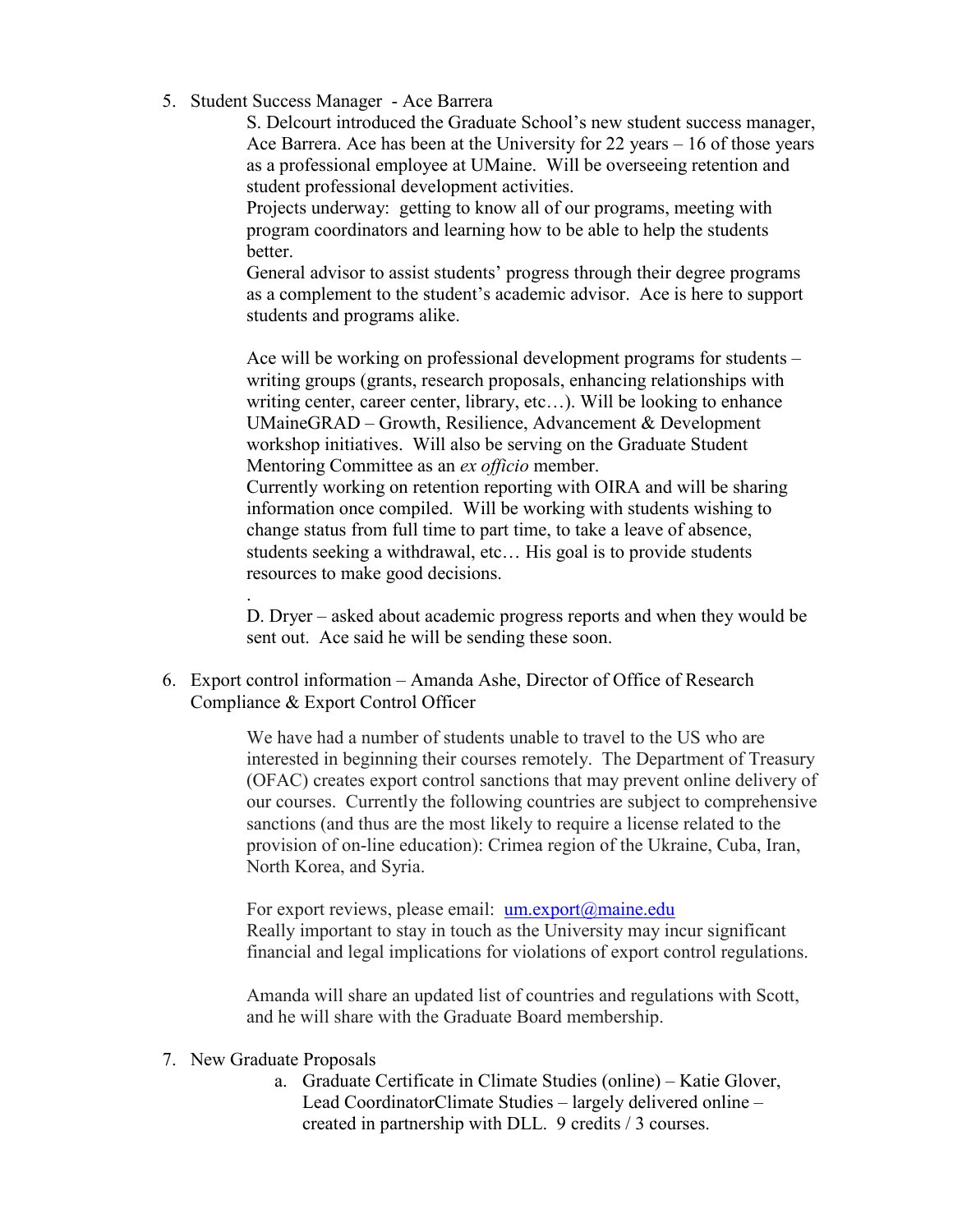Executive Committee had some questions about this graduate certificate proposal and the existing graduate certificate in climate studies. K. Glover explained that the planning faculty encouraged the development of a separate certificate to better distinguish the audiences and to help the students develop a cohort. The online certificate may appeal to classroom teachers, anyone working in government in the climate policy area, etc…

Sharon Klein – said she teaches ECO 505 – which looks at aspects of sustainability and might be included as an elective.

Jacqueline Gill – added that she teaches one of the classes included in the certificate proposal and is happy to answer questions as well.

Hamish Greig – where would funding come from to teach the new courses and who would administer the program? Physical Science course – Kirk Maasch will teach Human Development of Climate Change – Cindy Isenhour will teach INT 500 – experimental course for CCI – pilot version which will be taught by Katie Glover this summer. ESC 556 – Beth Hufnagel – School of Teaching and Learning / Climate Change. The certificate would be administered by the director of the school of earth and climate sciences, Karl Kreutz. DLL will largely fund instruction for the online classes.

Susan Smith – asked about requirements – Is a bachelor's is the only requirement?

Jacqueline Gill – asked about who would the certificate target? There may be some confusion – current certificate is open to anyone in wishing to pursue climate studies. We cannot have two versions of the same courses with different expectations and learning outcomes. For EES students, they want experiential learning, etc….

J. Gill is also concerned about drawing students away from other CCI courses. She suggested "Climate Change for Professionals" as a potential name that would clarify the audience for this certificate.

J. Settele – question about courses from SPIA that may have potential to be included – he will send information directly to K. Glover.

J. Gill – noted that some of those courses mentioned today would be great to include in the regular climate studies certificate — "we have so many more classes than we did when we designed that back in 2013/2014!" J. Gill said she is happy to help K. Glover with this certificate proposal if needed.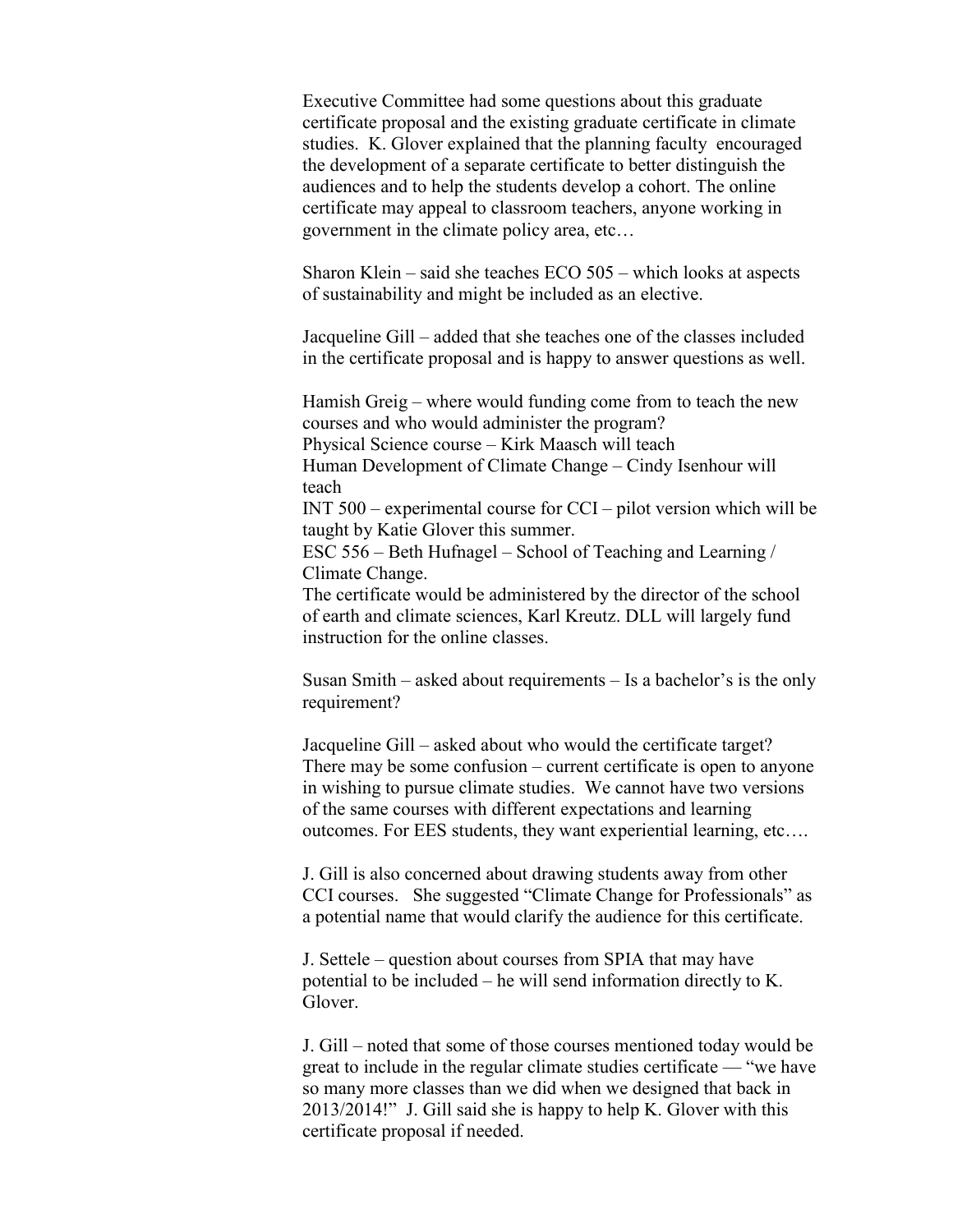S. Delcourt – suggested that K. Glover try to modify this certificate proposal to further distinguish it from the existing climate studies certificate (a new certificate title? slightly different curriculum with different learning outcomes? more specific description of the target audience?) Monique LaRocque and Katie Glover will discuss further.

S. Delcourt noted that we can place this on the Graduate Board agenda again next month and revisit the proposal if there is a new version.

b. MS in Engineering Technology – Will Manion, John Allen

Electrical Engineering Technology vs. Engineering in Business curriculum. 4 different engineering technology programs however, this is the first fully online MS in Engineering Technology – new step for the program.

Target of the proposed MS program is working professionals 30 total credits – 9 credits are a project management component, providing in depth time to work on professional components in the field. 21 credits in engineering technology subject areas feature a variety of online offerings.

Executive Committee question – why did SET choose to make this a Master of Science degree rather than a Master of Engineering degree? Will Manion explained other similar programs across the country have developed the MS rather than the ME degree, and they are mindful of their competitors.

Yifeng Zhu – in support of the program, but has questions about calling the nonthesis program a MS degree rather than a ME degree which is used for many nonthesis programs. S. Delcourt added that many of UMaine's nonthesis programs are MS degrees even though there is a ME degree in engineering physics and in civil and environmental engineering. Motion to approve  $=$  Will Gramlich Sandy Butler -2nd Unanimous approval to move forward with one abstention (Yifeng Zhu)

c. 4+2 Addendum in Electrical and Computer Engineering (no approval required)

Y. Zhu explained that the +2 option is to allow a student to complete a thesis and still take advantage of the 9 credits to be counted in both undergrad and grad degree requirements.

Will Gramlich – asked about the actual difference between a 4+1 and a 4+2. S. Delcourt replied that all programs were initially proposed as nonthesis options which could be completed in a plus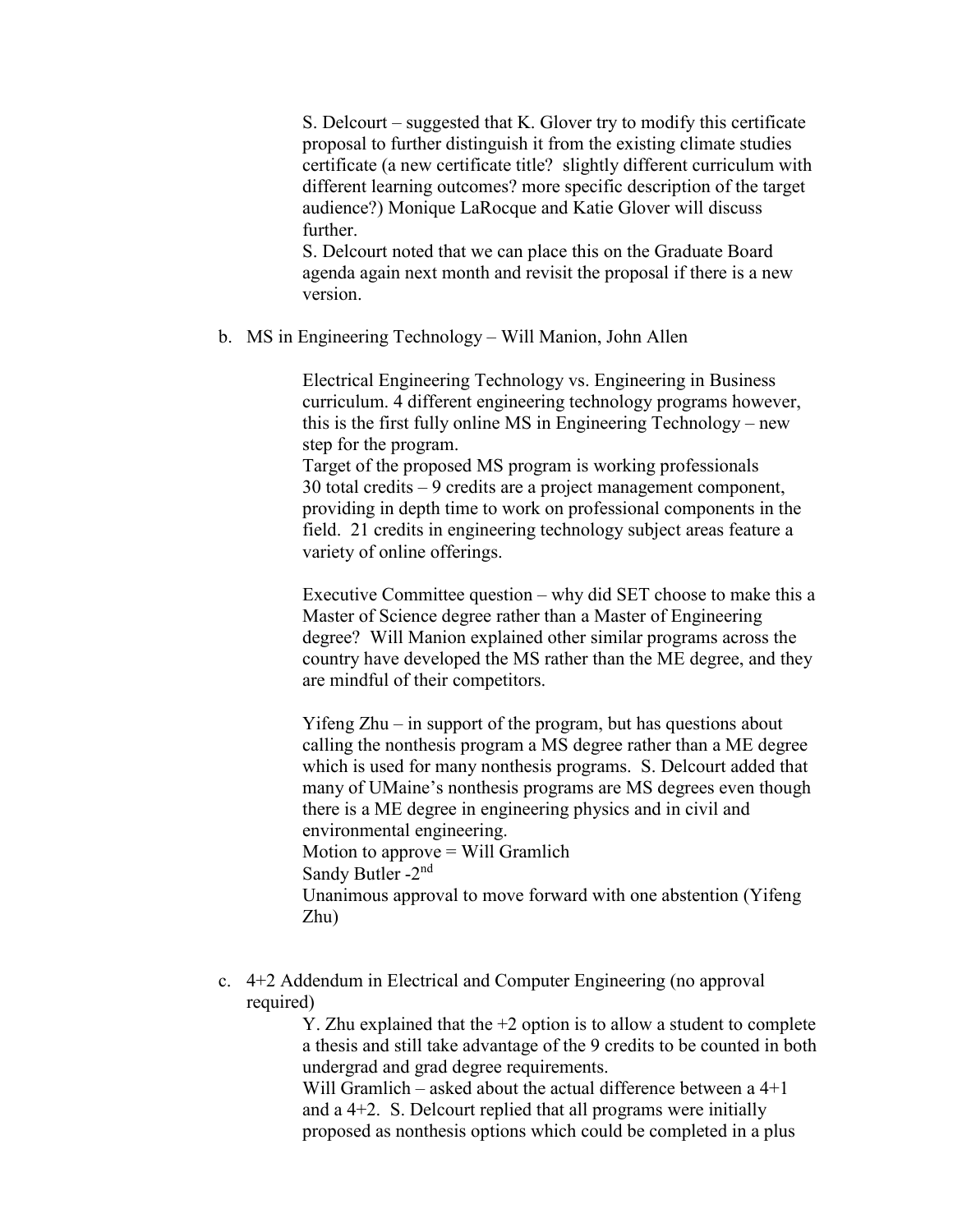one year. However, some programs wanted to retain some of their undergrads in a thesis programs which might not be completed in a single year depending on the progress of the thesis research, hence the plus 2 option.

J. Gill – stated that her program offered "4+" options, but they do require a thesis for the "+" options. Students can do the thesis in 1 additional year if they begin the research as Honors College students. These students are ranked at a lower priority for TA consideration. Most are grant-funded (Biomedical researchers in SBE are the ones generally pursuing the "+" options.)

#### 8. Continued discussion of Land Acknowledgment

S. Delcourt reviewed the prior discussion – President's Council on Diversity, Equity and Inclusion developed a land acknowledgement statement that UMaine has adopted. Sharon Klein shared with Graduate Board in November.

Within the Higher Ed program, Elizabeth Allan noted that some doctoral students are including a researcher positionality statement in their dissertations.

Executive Committee discussed whether there is a need to pick just one option since the nature of student research varies across disciplines

J.Gill – suggestion to allow students to write their own statement – be thoughtful and customize it. (provide links and examples of how others have done this in the past.) Provide tools & resources, but encouraging more personal versions.

J. Deisenrieder suggested that some guidelines for students would be very helpful.

E. Allan agreed that connecting the statement more to the student and requiring that the student reflect on how the land has influenced the student as a researcher could be beneficial.

S. Klein expressed concern about straying too far from the statement that has been vetted by the tribes.

D. Dryer – suggested that the default could be that the existing land acknowledgement is included (just as the template for the thesis/dissertation includes personal acknowledgments), although students could opt out or decline to include that if they wish. Students could then have the option to extend the land acknowledgment statement or to reflect on it. Or to provide a positionality statement, with examples and additional references that students could consult as needed. Either, both, or neither would options.

J. McClymer – liked Dylan's comment. Best to encourage, educate, but not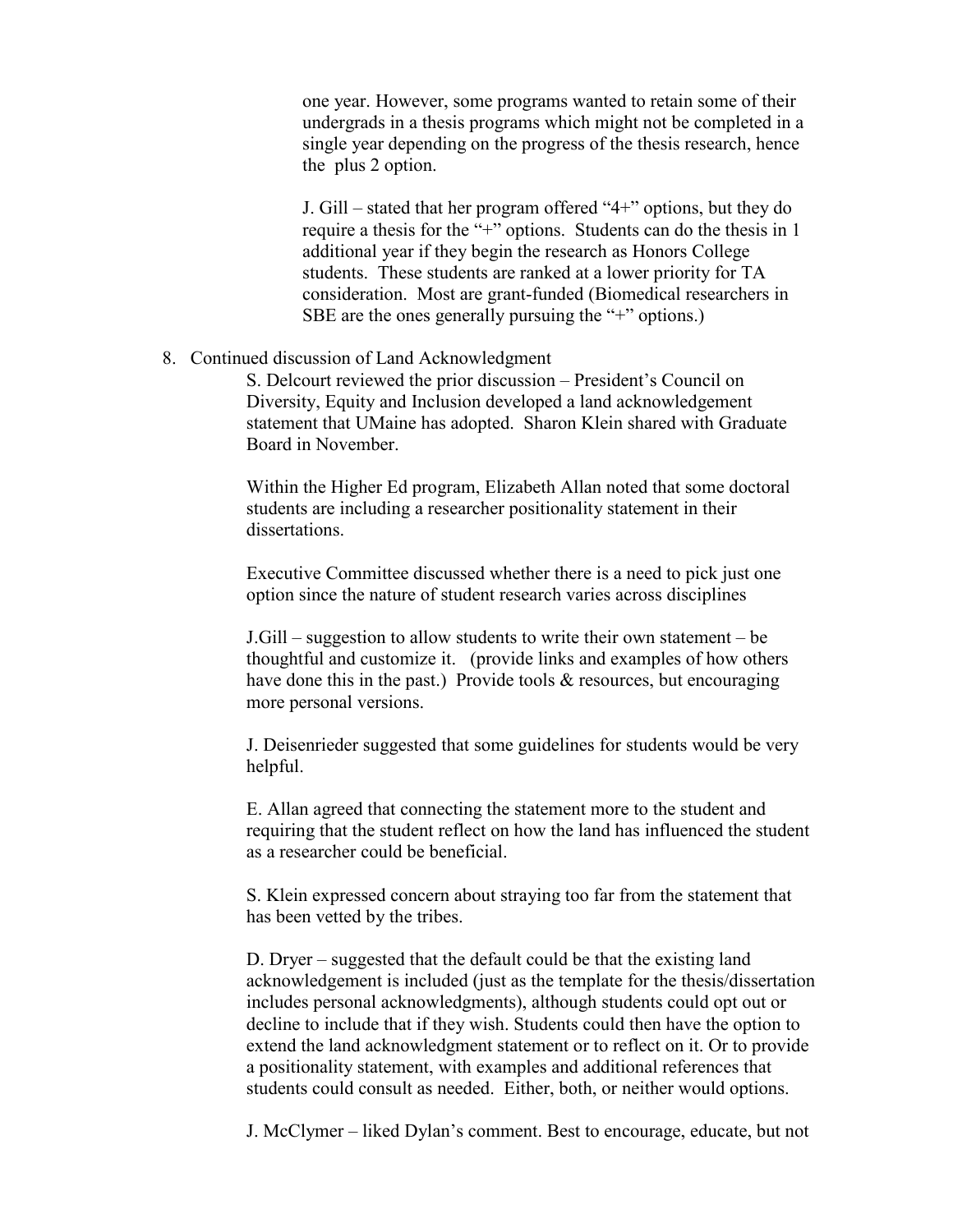require a statement.

J. Gill – positionality statements are not common in most physical and biological sciences, so that would require some guidance/training/explanation.

W. Gramlich – agreed that he is not as familiar with a "positionality statement" and would require more information if it became a requirement.

N. Stormer – suggested that we are careful to allow the statement to do the work it was intended – and not look for it to do more than it is intended.

S. Klein – if it were required to be in thesis and dissertations, we would add it to the thesis handbook.

C. Burgess shared the information on thesis requirements for reference: <https://umaine.edu/graduate/resource/thesis-guidelines/>

S. Delcourt would like GB representatives to bring this issue back to their programs for discussion. The Executive Committee will develop a working draft of a policy as a starting point.

9. Items arising – none

**Meeting Adjourned: 4:30PM**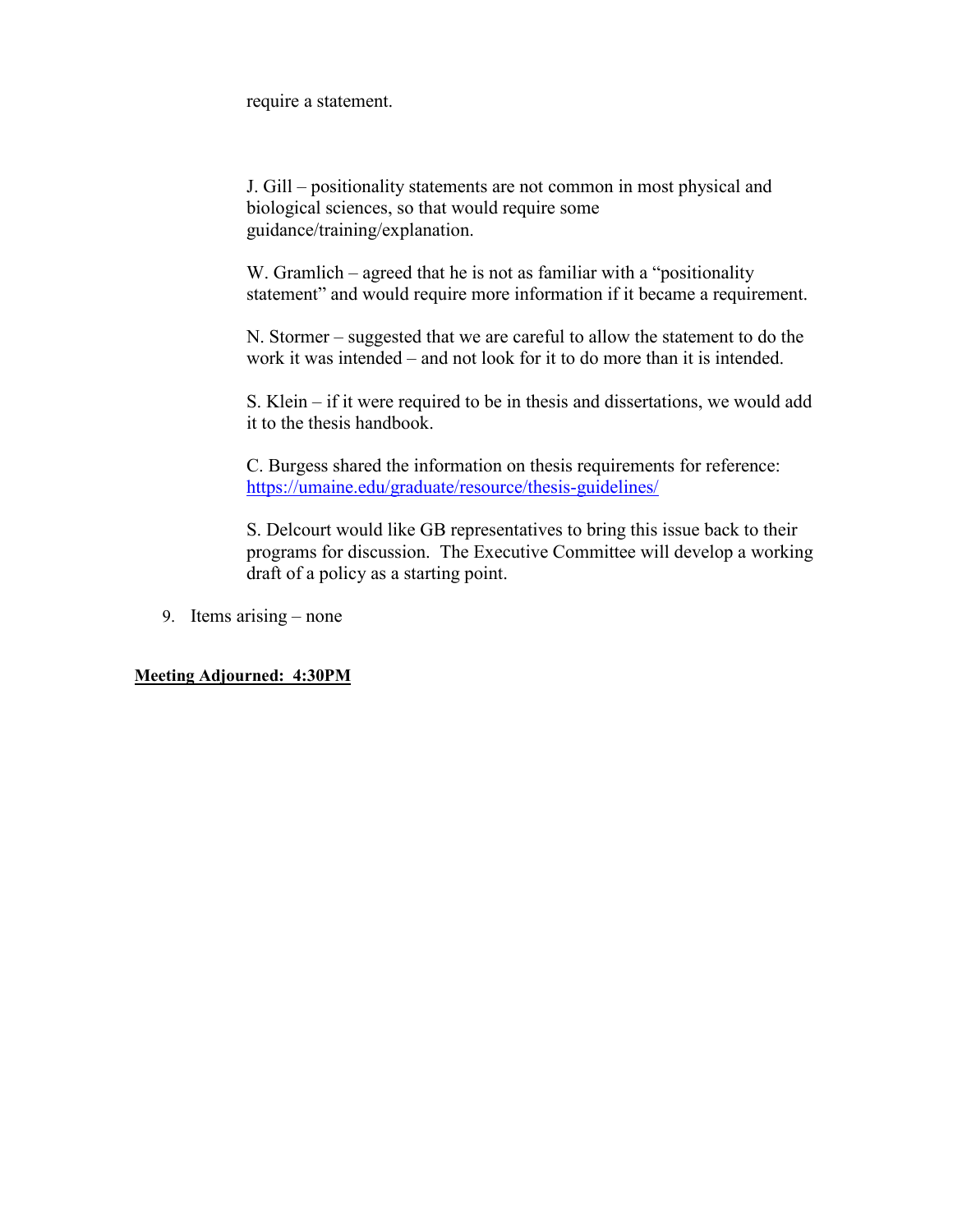### **CURRICULUM COMMITTEE REPORT**

**The Curriculum Committee met on February 1, 2022 and is recommending the following courses to the Graduate Board for approval at its February 17th meeting.**

#### *New Courses:*

**EHD 661** The Sociology of Education

- **EHD 663** Comparative and International Education
- **EHD 664** Philosophy of Education
- **ESS 551** Teaching Social Studies at the Secondary School

#### *Modifications:*

- **EDT 571** Methods of Integrating Computational Thinking for Diverse Learners
- **EHD 660** History of American Education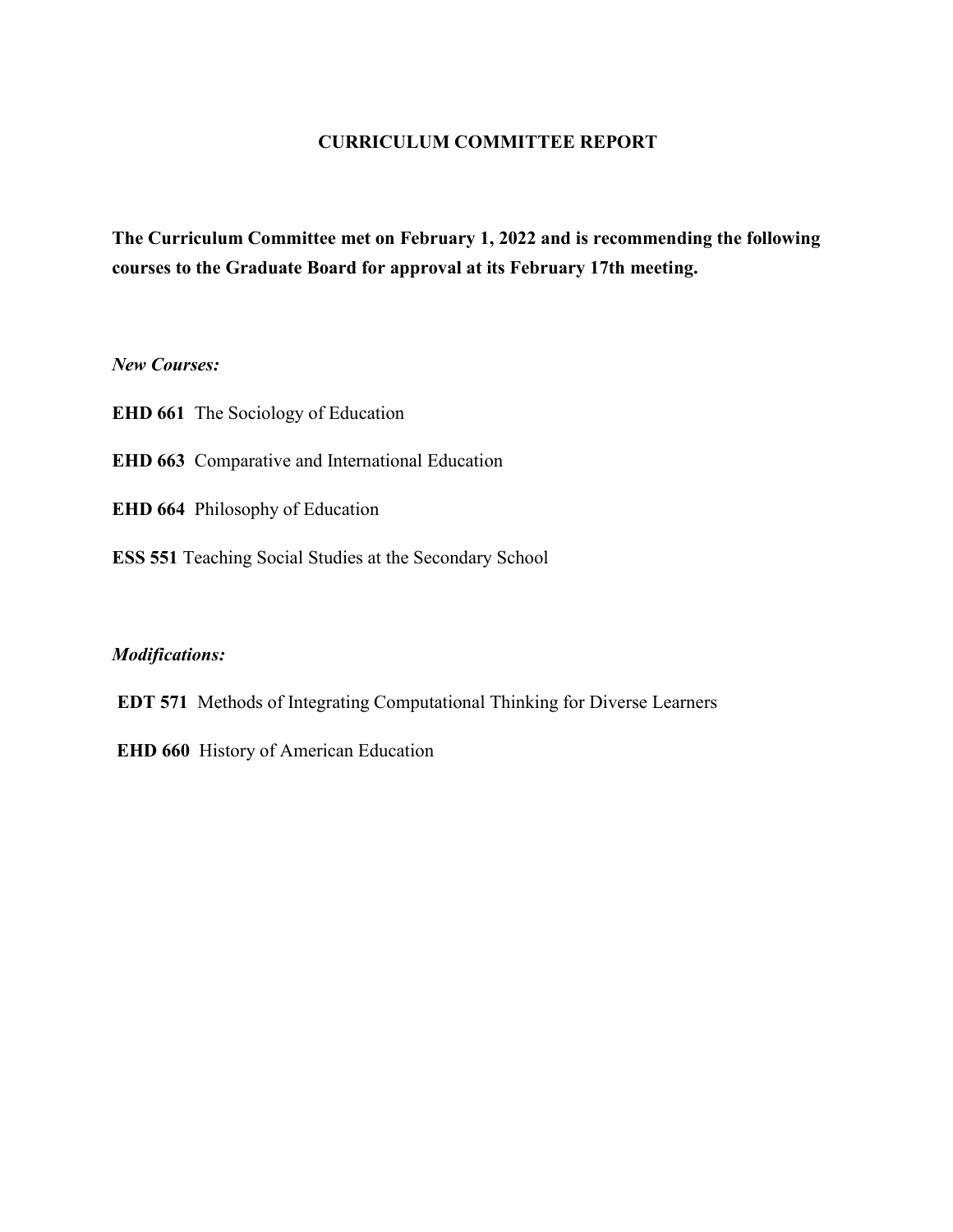| crystal.burgess@maine.edu                                                                                                                                                   |  |
|-----------------------------------------------------------------------------------------------------------------------------------------------------------------------------|--|
| Phone Number                                                                                                                                                                |  |
| Relationship to Student                                                                                                                                                     |  |
| On a scale of 1-5 (5 being the highest), please indicate the student's academic ability and<br>potential to succeed in graduate level coursework<br>Please select an option |  |
| On a scale of 1-5 (5 being the highest), please indicate the student's motivation for the<br>proposed program of study<br>Please select an option                           |  |
| This recommendation may be used for:<br>• Please select an option                                                                                                           |  |

Please include the reasons for your recommendation of this student, or attach a document below. Examples of recommendation topics include: What is your estimate of the applicant's promise as a graduate student and professional success? What are the applicant's greatest strengths and weaknesses? What is the extent of your acquaintance with the applicant?

# If you are attaching a letter of recommendation, please write "See attached letter" below.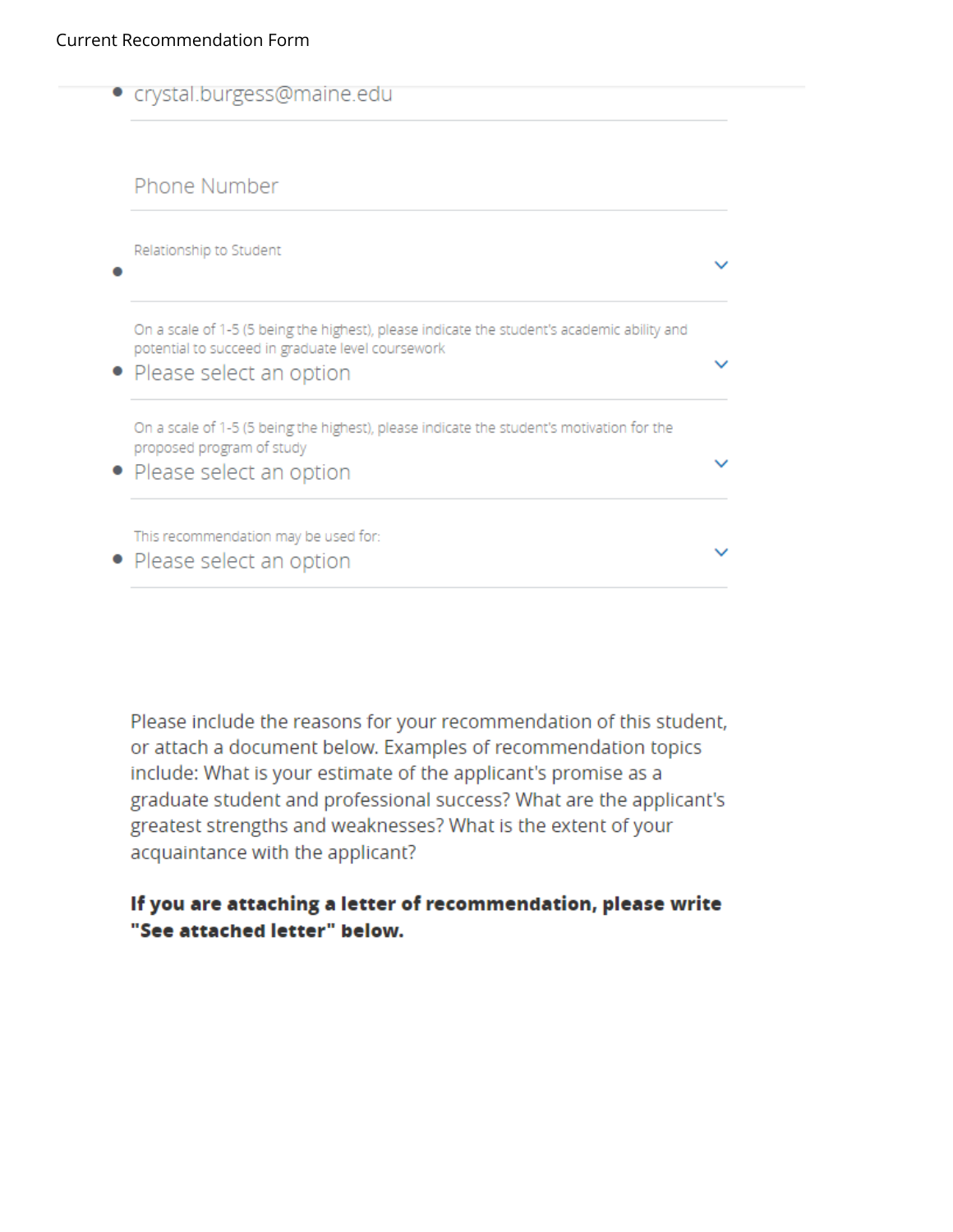# Proposed Recommendation Form

Add question requesting the reference to rank the applicant compared to other students at their institution with *options to indicate top 1%, top 5%, top 5%, etc.*

*Language of question and rank options to be determined by Graduate Board.*

| Phone Number                                                                                                                                                                |  |
|-----------------------------------------------------------------------------------------------------------------------------------------------------------------------------|--|
| Relationship to Student                                                                                                                                                     |  |
| On a scale of 1-5 (5 being the highest), please indicate the student's academic<br>ability and potential to succeed in graduate level coursework<br>Please select an option |  |
|                                                                                                                                                                             |  |
| On a scale of 1-5 (5 being the highest), please indicate the student's motivation for                                                                                       |  |
|                                                                                                                                                                             |  |
| the proposed program of study<br>Please select an option                                                                                                                    |  |
|                                                                                                                                                                             |  |
| How does this applicant compare to other students at your university?<br>Please select an option                                                                            |  |
| Please select an option                                                                                                                                                     |  |
| Top 1%                                                                                                                                                                      |  |
| Top 5%                                                                                                                                                                      |  |
| <b>Top 10%</b>                                                                                                                                                              |  |
| <b>Top 25%</b>                                                                                                                                                              |  |
| 25-50%                                                                                                                                                                      |  |
| 50-75%<br>Below 75%                                                                                                                                                         |  |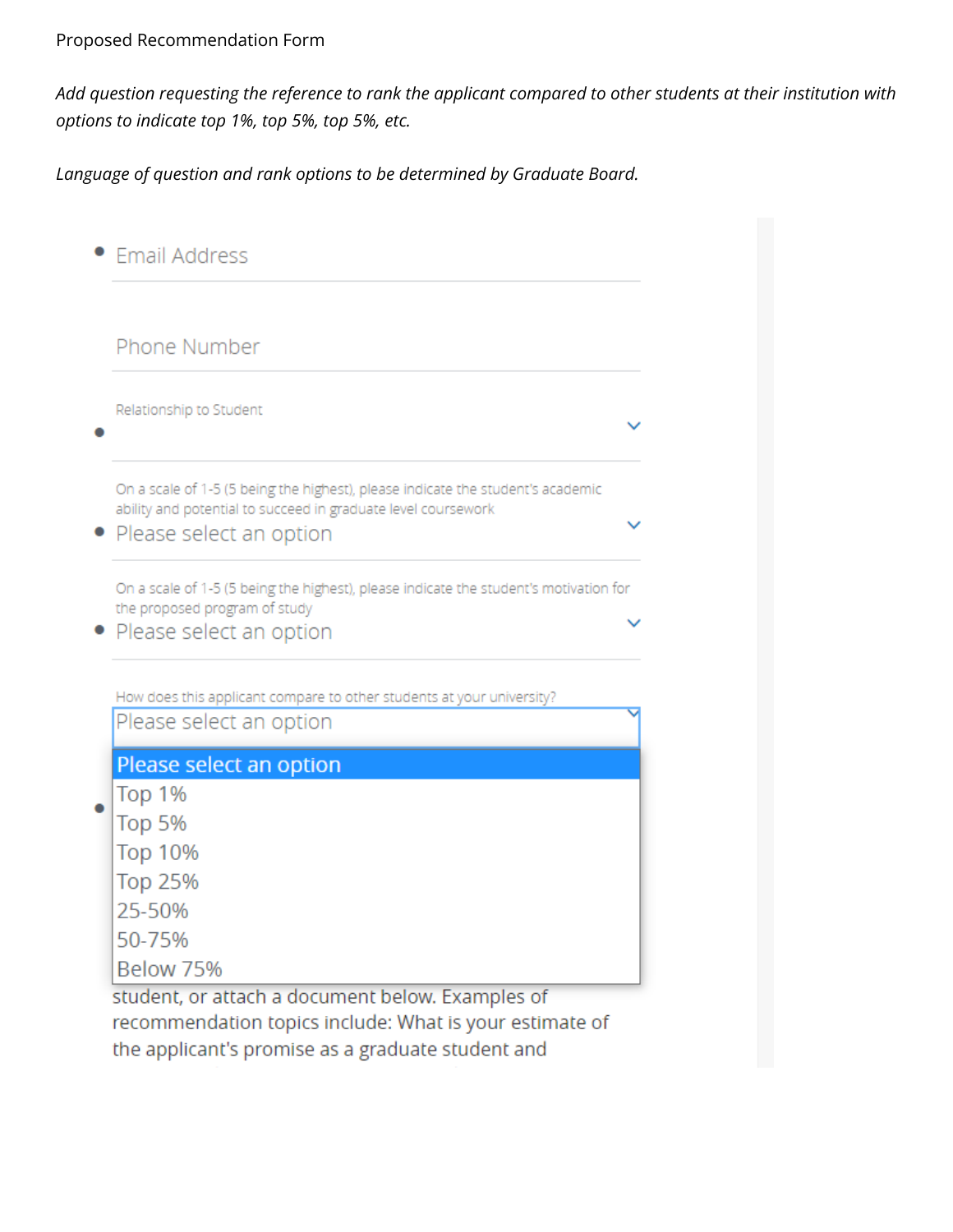WORKING LIFE

By Gabriela Lopez

# More than an exam

y Ph.D. adviser had encouraged me to take a vacation. So I was sitting at an airport restaurant, sipping a margarita, when I received the email. It informed me I had failed my qualifying exam on my third attempt, which meant dismissal from the program. I knew things hadn't gone perfectly. A day earlier my committee had told me it needed more time to decide whether I passed. But I was still dumbfounded. How was it possible that one exam--1 hour of my life-could erase all my other successes and define me as unfit to be a scientist?

I wasn't sure what to expect when I started my Ph.D. program. As an Afro-Latinx first-generation college graduate, I didn't have family members who could tell me what it was like. I had worked in a lab as an undergrad student and I assumed I was prepared for what was to come. But I struggled with my classes during my first year, spending countless hours receiving tutoring and studying in the library. Often, I had to interrupt my reading to look up the definition of scientific words and concepts.

I ended that year with increased confidence, eager to put my newfound knowledge into action as I dove deeper into my research. But my confidence took another plunge shortly thereafter, when 1 made mv first attempt at the qualifying exam. I had never taken an oral exam be-

fore, so the experience was terrifying. I stood in front of my exam committee while they asked me about my research project and then peppered me with questions about concepts and methods, some not directly relevant to my research.

I had switched research projects 5 months earlier, after my first adviser left the university, so I wasn't as confident going into the exam as I might have been otherwise. I struggled to remember terminology and come up with thorough answers on the spot, especially when I was asked questions I hadn't previously thought about.

Once it was over, my committee told me I'd conditionally passed, which meant I had to take more time to study and prepare to talk about a subset of topics. I was shaken but still hopeful. But when I retook the exam, I failed again. That's when I was told I'd have one more chance.

For the next 2 months, I did everything in my power to prepare. I sat down with my committee chairs and asked them for guidance. I practiced answering oral questions with my adviser and lab. I even stopped doing lab work to focus on my exam preparations. I was all in.

When the exam was over, I left the room feeling a mix of



# "I still have a little voice in the back of my head fretting I'm not good enough. But I try to quiet it."

changed to frustration the next day, after I learned I'd failed. I reflected on how different my experience going into the exam was from my peers'. Many had college-educated family members they could speak with about their work. My family members, in contrast, are less familiar with science. We also speak Spanish at home, and I have difficulty translating even the simplest scientific concepts into Spanish. These struggles and many others hampered my ability to comfortably speak the expected "language of science."

fear and relief. But those feelings

My adviser believed in me and persuaded the department to allow me to complete a master's degree, So I carried on with my research, resigned to my situation. But with the onset of the COVID-19 pandemic

and the Black Lives Matter protests, things started to change. I watched as movements such as #BlackInTheIvory took hold, initiating discussions about the lack of support for firstgeneration, underrepresented students in academia. And 1 was heartened to see my program reassess its own approach.

After a series of meetings and open forums-during which I submitted anonymous feedback-faculty members voted to do away with the qualifying exam structure I'd struggled with. From then on, students would be asked questions, so that faculty could gauge their knowledge and skills and provide constructive feedback. But they wouldn't face expulsion from the program.

My adviser petitioned to reinstate me to the Ph.D. program, and I'm now back to working on my doctorate. I still have a little voice in the back of my head fretting I'm not good enough. But I try to quiet it by surrounding myself with mentors who support me and by staying focused on developing into the great scientist I know I can be. In the end. I am much more than that I hour exam.

Gabriela Lopez is a Ph.D. candidate at Northwestern University.

582 | FEBRUARY 2022 · VOL 375 ISS1 E 6589

science.org SCIENCE

cost of no assist

anya.